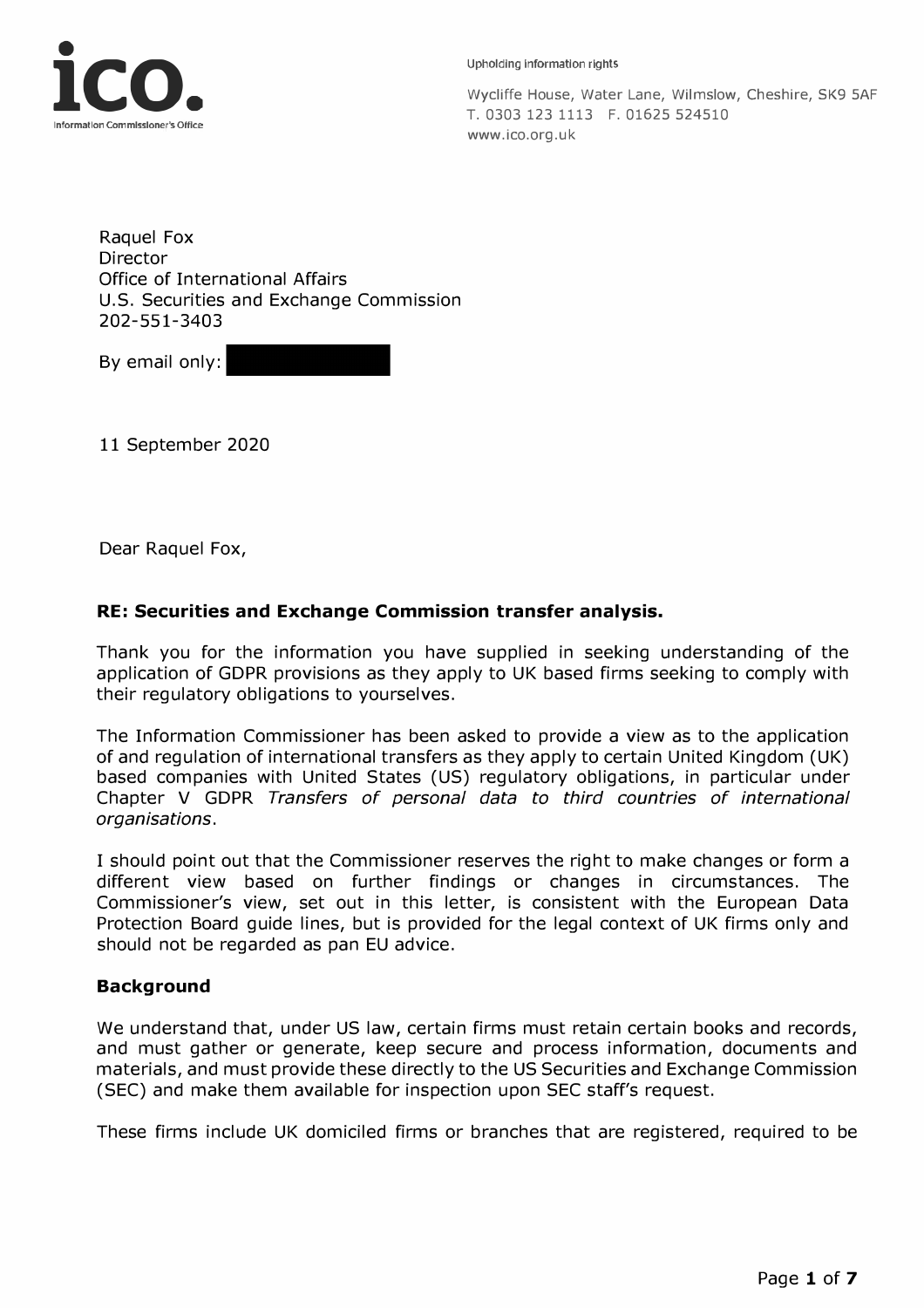

registered or otherwise regulated by the SEC as investment advisers (!As), investment managers or investment companies, brokers or dealers (BDs), credit rating agencies, transfer agents, clearing agencies, exchanges and other trading venues, trade repositories, security based swap dealers and major security-based swap participants, and other market participants. These firms also include UK issuers that have equity securities or depositary receipts (DRs) registered with the SEC under the US Securities Act of 1933 and the US Securities Exchange Act of 1934 that are listed on a US exchange or market (together "SEC regulated UK firms"). The SEC regulated UK firms may or may not be subject to the oversight of the FCA, Bank of England, or another UK financial regulatory authority.

SEC staff requests these books, records and other materials to evaluate compliance with legal obligations designed to ensure the proper legal administration of SEC regulated UK firms and to prevent and/or enforce against potential illegal behaviour such as money laundering, fraud or sanction evasion.

The SEC is legally entitled to request and examine such books and records which may involve sources of information such as e-mails sent or received by staff (internally and externally with prospects and clients), as well as meeting notes and other written materials prepared by an SEC regulated UK firm's employees. The SEC has the power and authority to require the production of books and records on demand directly to the SEC.

In an examination, SEC staff will send the SEC regulated UK firm a document request that requires that firm to provide certain enumerated information. Failure to generate and keep such books and records would violate the firm's regulatory requirements. Failure to provide information as requested would also generally violate the firm's regulatory requirements, would be deemed to be impeding an examination, and might result in an enforcement referral or, if severe, an enforcement action.

You have informed us that the requested information for examination focusses on a wide range of information, including office policies, procedures, organisation structures, staff lists, director details (publicly available in the UK), employee disciplinary history, employment applications/questionnaires, employee personal trading records, financial transaction records, customer complaints, customer agreements, internal communications, and documents relating to service providers such as consultants and auditors. In addition, you have informed us that it is the SEC's practice to limit the type and amount of personal data it requests during examinations to targeted requests based on risk and related to specific clients and accounts, and employees. The requested information may include some limited criminal records data and 'special category data' under the GDPR.

SEC examinations are non-public. Information, data and documents received by the SEC are maintained in a secure manner and, under strict US laws of confidentiality, information about individuals cannot be onward shared save for certain uses publicly disclosed by the SEC, including in an enforcement proceeding, pursuant to a lawful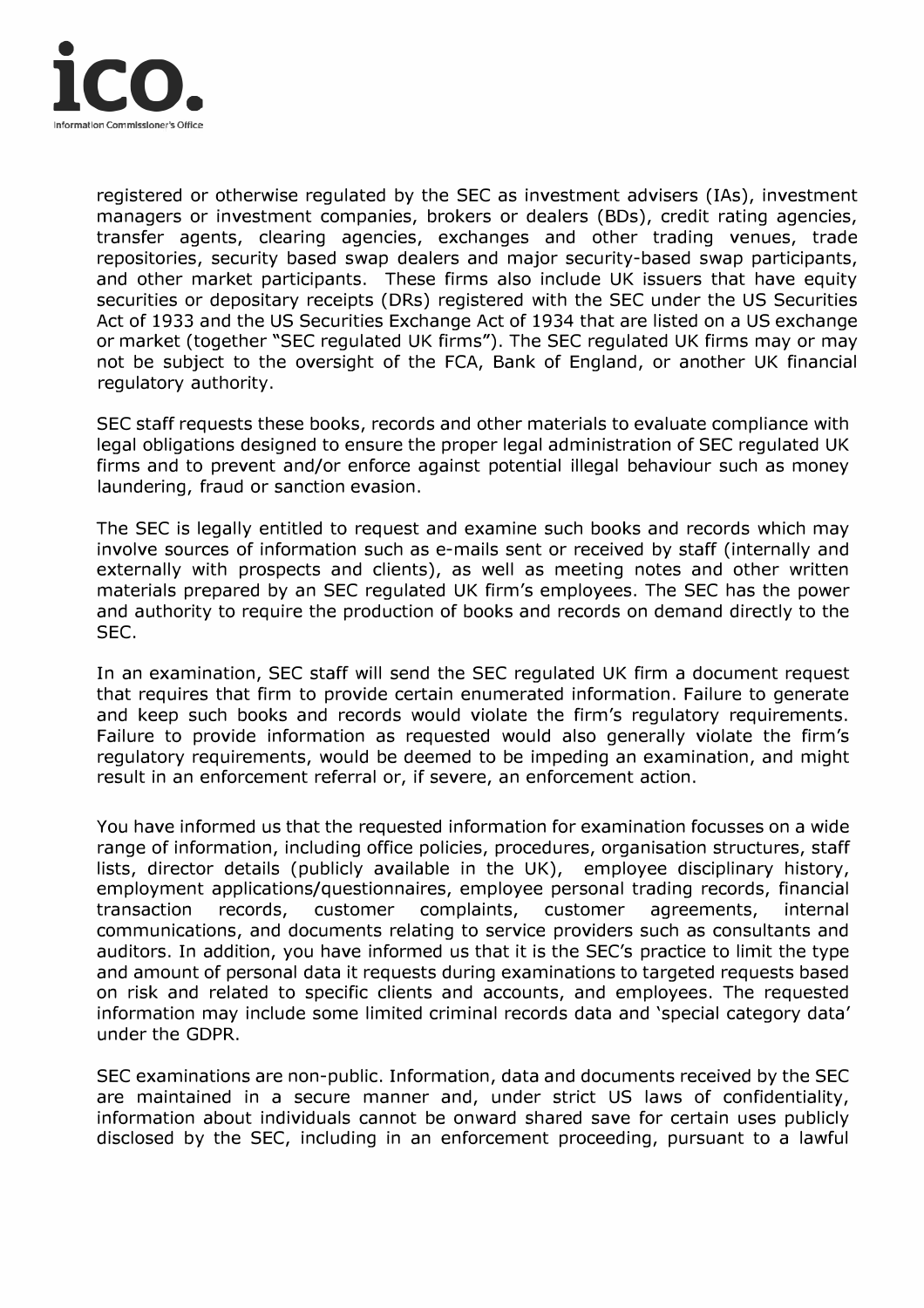

request of the US Congress or a properly issued subpoena, or to other regulators who have demonstrated a need for the information and provide assurances of confidentiality. Information from SEC examinations is also subject to the US Freedom of Information Act controls that protect confidential information. The SEC uses what it obtains solely for its own lawful, regulatory purpose. It is itself subject to audit by the US Government Accountability Office and other governmental oversight.

# **GDPR compliance**

The transfers of data from the SEC regulated UK firms to the SEC contain personal data, and therefore those firms will need to comply with the rules on international transfers set out in Chapter V of the GDPR.

The general principle for international transfers under GDPR is that personal data which is transferred to third countries continues to be protected by appropriate safeguards. Article 44 of GDPR provides that *'All provisions in this Chapter shall be applied in order to ensure that the level of protection of natural persons guaranteed by this Regulation is not undermined'.* 

As is clear from the GDPR text, the GDPR is not a barrier to international transfers. It provides a range of transfer tools and gateways, seeking to ensure that data retains the same level of data protection when it travels outside of the EU. This key principle was confirmed by the CJEU in the recent *Schrems II* case. Those safeguards can either be provided by law in the third country (i.e. there is an adequacy decision in place) or if one of the transfer tools is put in place (laid out in Article 46 of the GDPR).

The GDPR also recognises that there are circumstances when, balancing data protection and privacy rights against other human rights, it is necessary and proportionate for a transfer to take place without such protection; these are set out in the Art 49 derogations. The GDPR envisages that transfers will be required from time to time when Art 45 and Art 46 protections are not available, on the basis of the Art 49 derogations, such as consent, for the performance of a contract or where there is public interest.

As explained in the European Data Protection Board (EDPB)'s guidelines on Art 49, the derogations must be interpreted carefully so that the exception does not become the rule. In practice, this means that the derogations should not be relied on for making transfers "on a large scale and in a systematic manner". Their use must be considered on a case by case basis, with careful thought and analysis, as the need for individual transfers arise. Records should be kept by firms making those transfers, to demonstrate their considerations.

# **ICO expectations in the regulatory context**

In these circumstances, the ICO only has oversight of the SEC regulated UK firms sending information to the SEC. It has no extra-territorial oversight of the SEC and the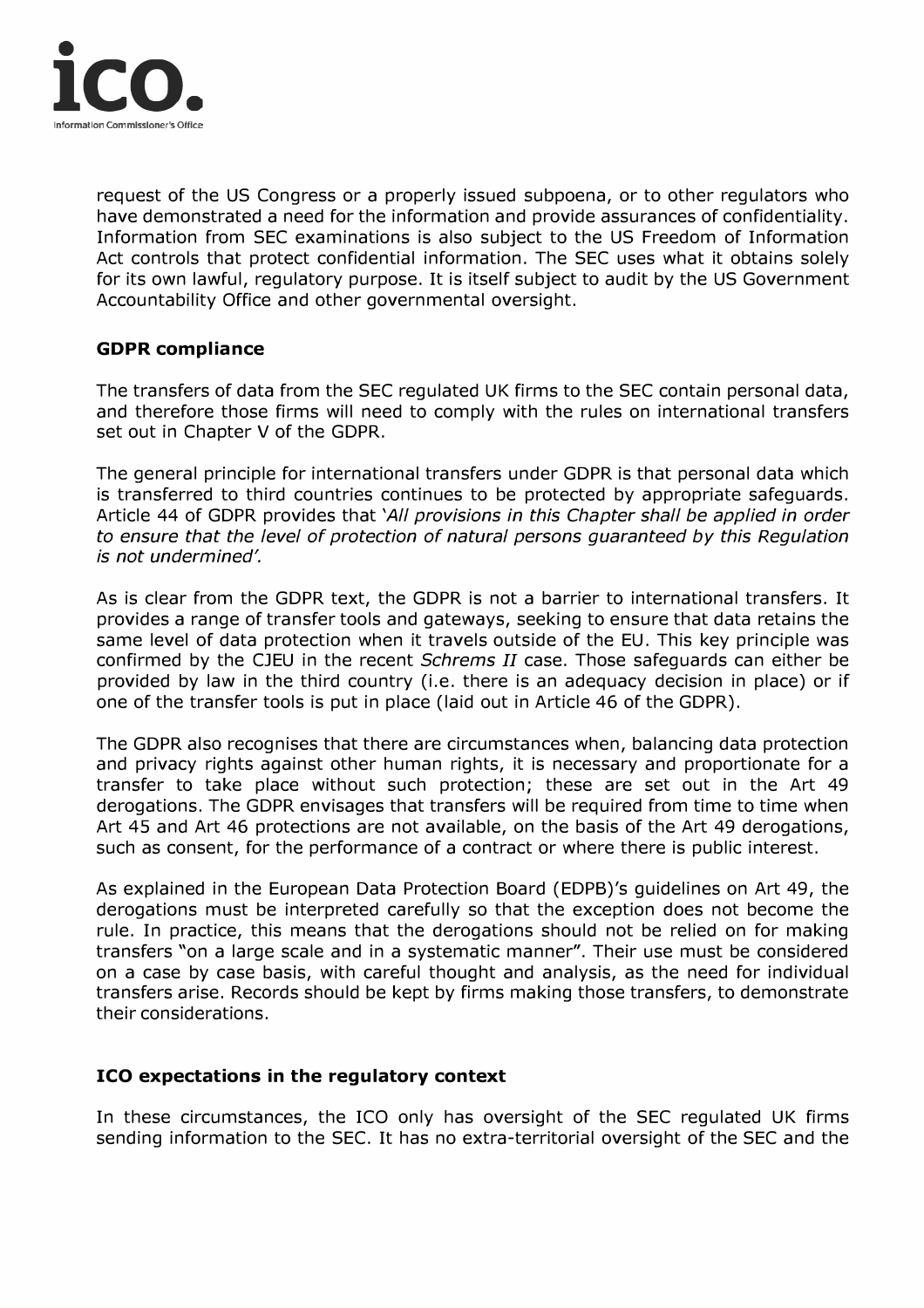

GDPR does not impose personal liability on SEC staff.

The Commissioner would expect the UK firms and SEC to work together to try and put in place an Article 46 transfer tool as a long term solution, if that is possible; the Commissioner will also be on hand to provide guidance on this, and is willing to engage with the UK government if necessary.

The Commissioner considers that there are circumstances when it is appropriate that information is transferred using the Art 49 derogations, in particular while an Article 46 transfer tool is put in place and where an Article 46 transfer tool is not possible. These derogations should be used on a case by case basis with the appropriate thought taken and recorded by the companies concerned.

# Application of Art  $49.1(d)$  the transfer is necessary for important reasons of public interest

In the circumstances outlined in the "Background" section, our view is that it is possible for SEC regulated UK firms to transfer personal information to SEC on the basis of the derogation set out in Art  $49.1(d)$  – the transfer is necessary for important reasons of public interest.

There are three key areas we have considered:

# 1. We consider there are important reasons of public interest embedded in UK law (as required by Art 49.3)

We have explored with you and the Financial Conduct Authority (FCA) the UK public interest which arises in your regulation of SEC regulated UK firms, including your requests for information which is a core part of that regulation. It is apparent that there are a number of overlapping lines of public interest, which are recognised in UK law, including:

• The UK is signatory to the Financial Stability Board (FSB), which is comprised of the financial authorities from the G20 jurisdictions and non-G20 countries with large financial sectors, international financial institutions (such as the IMF), and international standard setting bodies. HM Treasury is a member of the FSB, alongside the Bank of England and Financial Conduct Authority, and has a seat on the FSB's Plenary and Steering Committee (the major decision making committee).

The FSB has a 'Compendium of Standards', which lists the various economic and financial standards that are internationally accepted as important for sound, stable and well-functioning financial systems.

The compendium includes (as one of its key standards) the International Organisation of Securities Commissions (IOSCO) 'Objectives and Principles of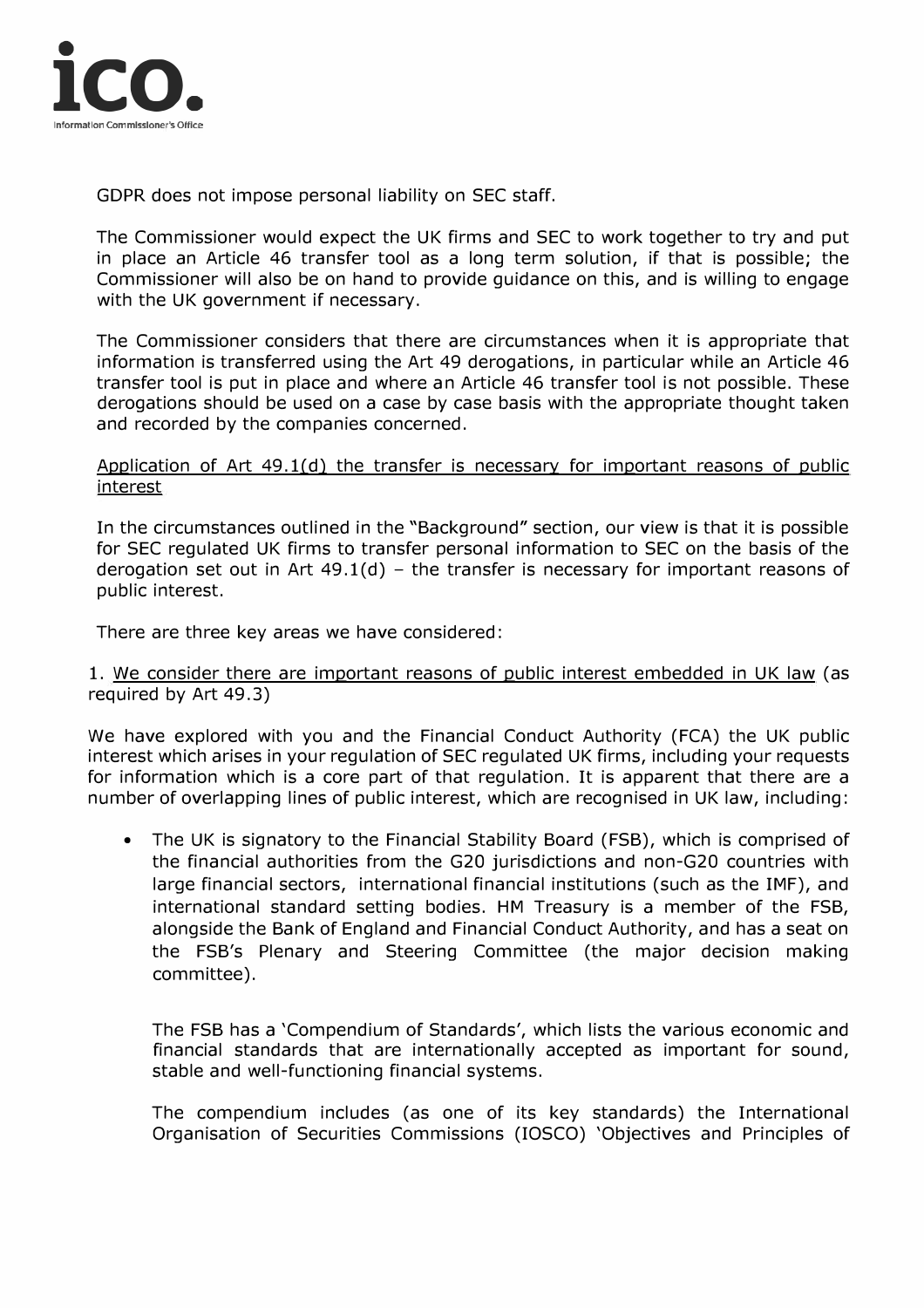

Securities Regulations'. These IOSCO Objectives and Principles are consistent with SEC's and FCA's rules and regulations, including those on examinations.

As a key standard, the FSB has recognised that the IOSCO Objectives and Principles are materially relevant for fostering sound financial systems.

• Compliance with SEC rules by SEC regulated UK firms: (i) helps to prevent UK financial crimes from being committed; and (ii) helps to prevent the commission in the US of conduct that would amount to a UK financial crime.

> *The FCA has a regulatory objective to protect and enhance the integrity of the UK financial system: The Financial Services and Markets Act 2000 (FSMA) section 10. This objective includes the UK financial system not being used for a purpose connected with financial crime: section 1D(2)(b). "Financial crime" includes acts or omissions that would have been an offence if they had taken place in the UK (section 1H(4)). The "UK financial system" means the financial system operating in the UK (section 11). The combined effect of these provisions is that FSMA demonstrates that there is a UK public interest in UK-based firms not being used for the purposes of conduct overseas that would constitute a financial crime if committed in the UK.*

• For those SEC regulated UK firms which are also regulated by the FCA, the FCA Handbook requires (by law) those firms to "deal with its regulators in an open and cooperative way..." (Principle 11). The FCA explains in its guidance (PRIN 1.1.6G) that this includes overseas regulators:

> *Principle 11 (Relations with regulators) applies to world-wide activities; in considering whether to take regulatory action under Principle 11 in relation to cooperation with an overseas regulator, the FCA will have regard to the extent of, and limits to, the duties owed by the firm or other person to that regulator.*

2. Following the EDPB guidelines, the test which should be applied is that the transfer one of "strict necessity" for important reasons of public interest.

This means the sender of the data must pay particular attention to the necessity principle in the context of interpreting the 'public interest' derogation, and look to be see if there are "precise and particularly solid justifications"<sup>1</sup>.

<sup>1</sup>*R (ota Bridges) v Chief Constable of South Wales Police* [2019] EWHC 2341 (Admin). §36. This case was considering a 'strict necessity' test under the Law Enforcement Directive, which is analogous to this situation.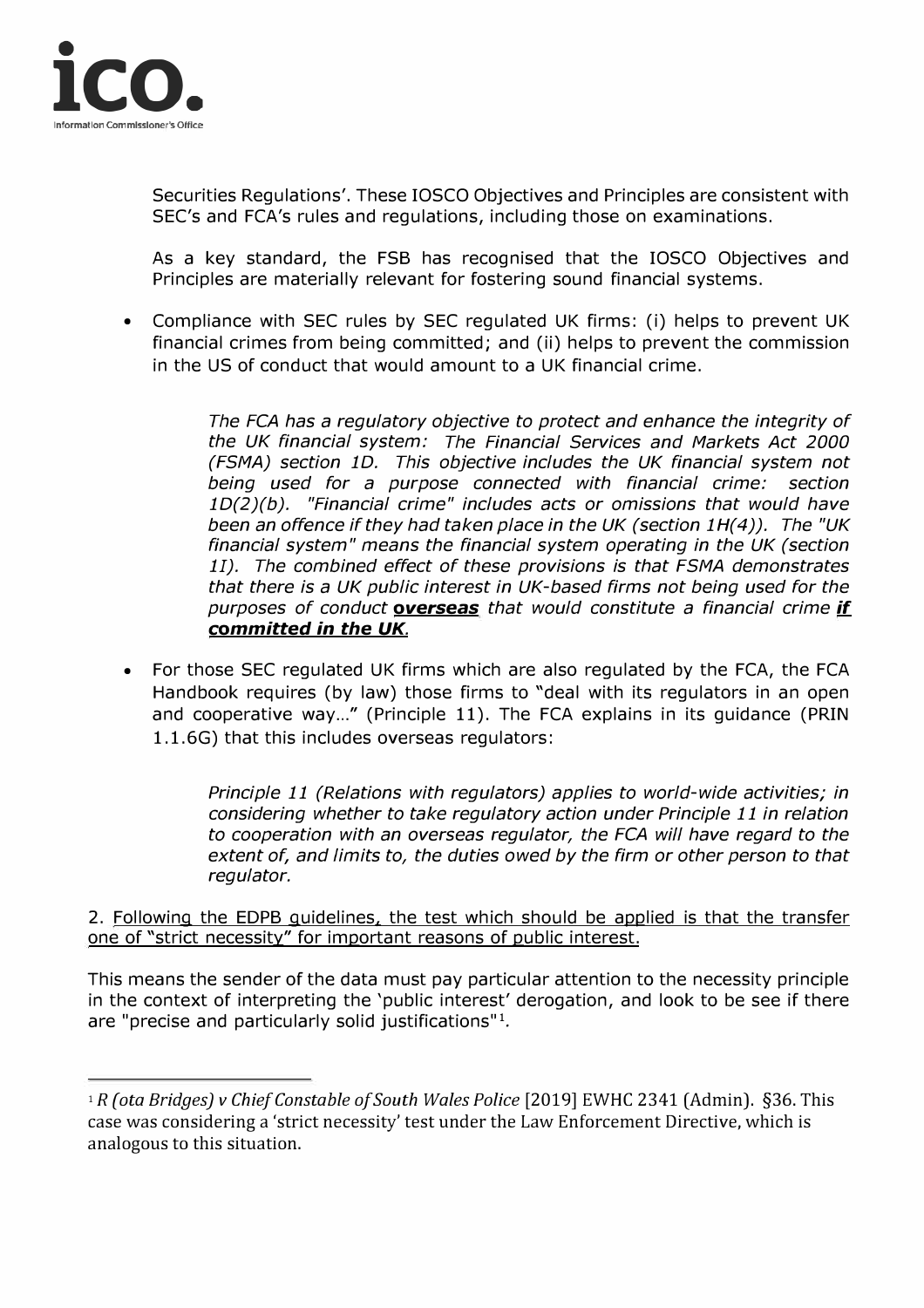

In practice this means that it is important to be able to identify the exact basis in EU or UK law for the relevant public interest (for example, as we have set out above), and carefully and precisely apply the 'necessary and proportionate' test.

As the ICO must interpret the GDPR in the light of the EU Charter of Fundamental Rights and the European Convention of Human Rights, a test of necessity or strict necessity must also incorporate proportionality, finding the balance between competing human rights.

3. We consider that the SEC requests outlined above would be strictly necessary and proportionate, taking the following into account:

- Just as for requests from any UK regulator, SEC regulated UK firms must be duly satisfied that your requests are within the scope of your regulatory powers and requirements, and keep a record of their considerations so they are able to evidence this, as part of a fully auditable governance process.
- Following EDPB guidelines, those requests for information should not be large scale and systematic. We understand that SEC requests are never regular and predictable, albeit the very largest SEC regulated UK firms may receive more requests.

# Other GDPR obligations:

SEC regulated UK firms should of course also be complying with their other GDPR obligations. For example, they will need a lawful basis in Art 6 and a further processing condition for any special category data or criminal records data (set out in Art 9 and 10). The firms must also comply with their transparency obligations, they should be providing their customers and staff with privacy notices setting out how they will be handling their personal data, including potential transfers to the SEC. Further, to comply with the accountability principle, they should be keeping records of their processing of personal data including relevant decisions about international transfers.

# Our approach to complaints:

Should an individual complain to the ICO about his/her data being transferred to the SEC without any appropriate safeguards in place, we would typically contact the SEC regulated UK firm to ask for their comments on the complaint.

We would not find there to be a breach of the GDPR transfer rules if the firm provided evidence that it had carefully considered and appropriately applied the Art 49.1(d) 'public interest' derogation.

Nevertheless, should there be a breach of GDPR by the SEC regulated UK firm, we would